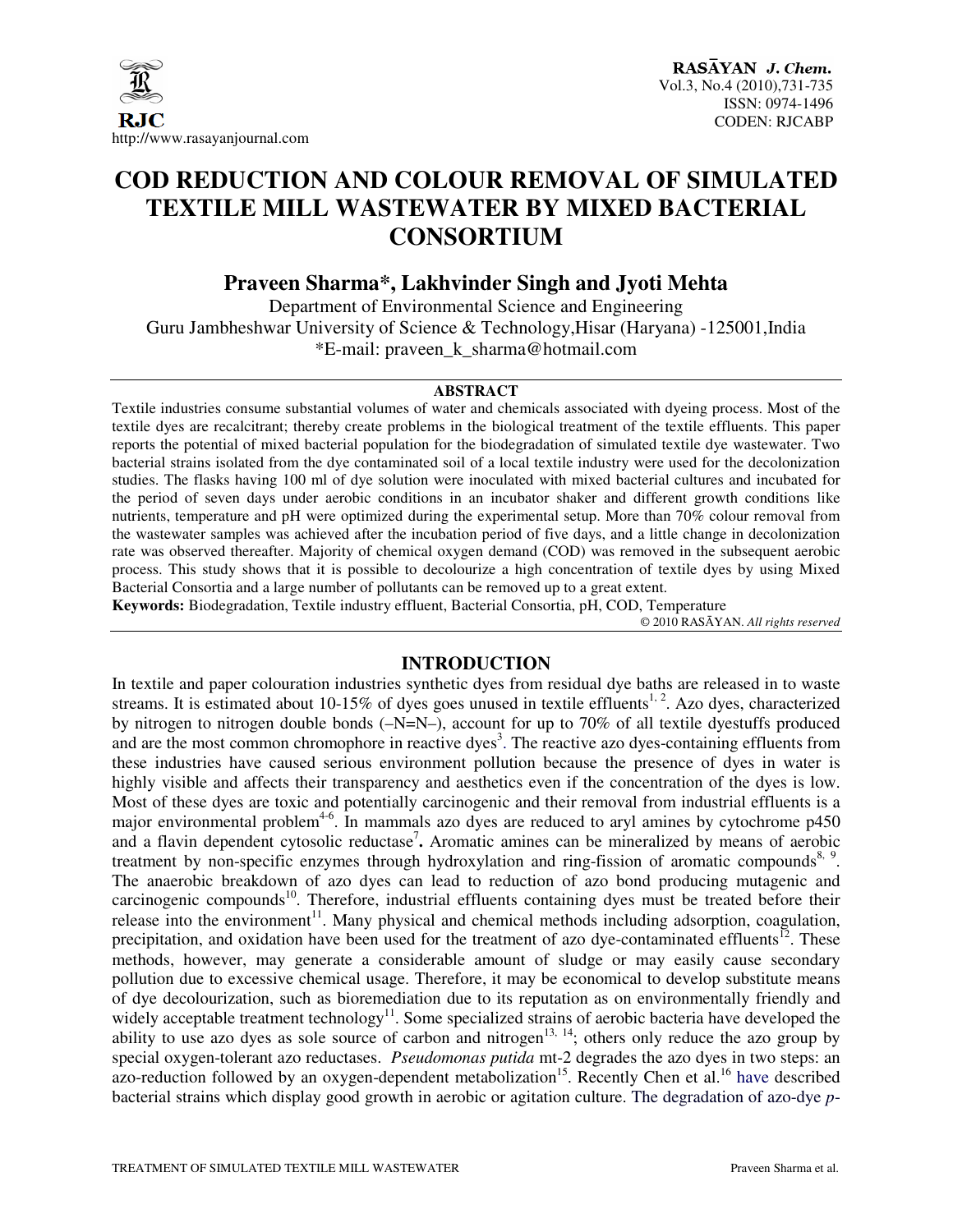aminoazobenzene by *Bacillus subtilis* has been reported. The results indicate that *B. subtilis* cometabolize *p*-aminoazobenzene in the presence of glucose as carbon source.

 The main objective of the present study was to investigate potential of isolated bacterial strains to decolourize the important textile dyes in liquid system under aerobic conditions with an emphasis on the effects of different process operating conditions such as temperature, pH and initial dye concentration on decolouration and degradation efficiency.

#### **EXPERIMENTAL**

#### **Chemicals**

Chemicals used were purchased from Loba-Chemi, Bombay, and were of the highest purity available.

#### *Microorganism, Culture media and culture conditions*

The bacterial strains were isolated from dye-contaminated soil collected from within the premises of a textile industry. For the isolation purpose effluent basal media was used. Composition of the effluent basal media was as follows: Yeast extracr: 5.0 gm, Glucose: 5.0 gm,  $(NH_4)_2SO_4$ : 0.50 gm,  $KH_2PO_4$ : 2.66 gm, Na2HPO4: 4.32 gm, Dye effluent: 1000 ml, pH 7. The bacterial strains were maintained on nutrient agar plates through fortnightly sub-culturing. These bacteria were identified as *Bacillus subtilis* and *Achromobacter xyloxidans* by the IMTECH, Chandigarh. The cultures used for inoculation into liquid system were incubated on nutrient agar plates for a week under aseptic conditions at  $30^{\circ}$ C prior to inoculation into liquid system.

#### **Experimental method**

A simulated stock solution of acid red 151 dye was prepared (1000 mg/L) and desired concentrations of the dye were obtained by further dilutions. For liquid cultures nutrient broth was used and for dye degradation studies seven days old cultures were used. Erlenmeyer flasks having 100 ml pre autoclaved textile effluent were inoculated with bacterial strains**.** 



Chemical structure of acid red 151

#### **Decolourization assay**

Different operational parameters like pH and temperature were optimized in this study. The effect of pH on the biodegradation was in the pH range 4.0 -7.0. The desire pH was maintained using 0.1 N HCl or 0.1N NaOH. The effect of varying temperature was studied at different levels. In all experiments, agitated liquid cultures were grown for 7 days in an incubator shaker. Samples (8ml) were withdrawn at alternate days, centrifuged at 8000 rpm and the supernatant was scanned for absorbance in a UV-Visible spectrophotometer at  $\Lambda_{\text{max}}$  (512 nm). All the experiments were performed in duplicates. Controls were maintained without dye. The following formula was used to calculate the percentage decolourization (degradation):

$$
\% \text{ Decolourization} = \frac{(C_0 - C_e)}{C_0} \text{X} 100
$$

Where,  $C_0$  is the initial concentration of dye (mg/l) and  $C_e$  is the residual dye concentration (mg/l) at different time intervals.

Chemical oxygen demand was also analyzed during the experimental setup by dichromate reflux method, and COD removal was determined.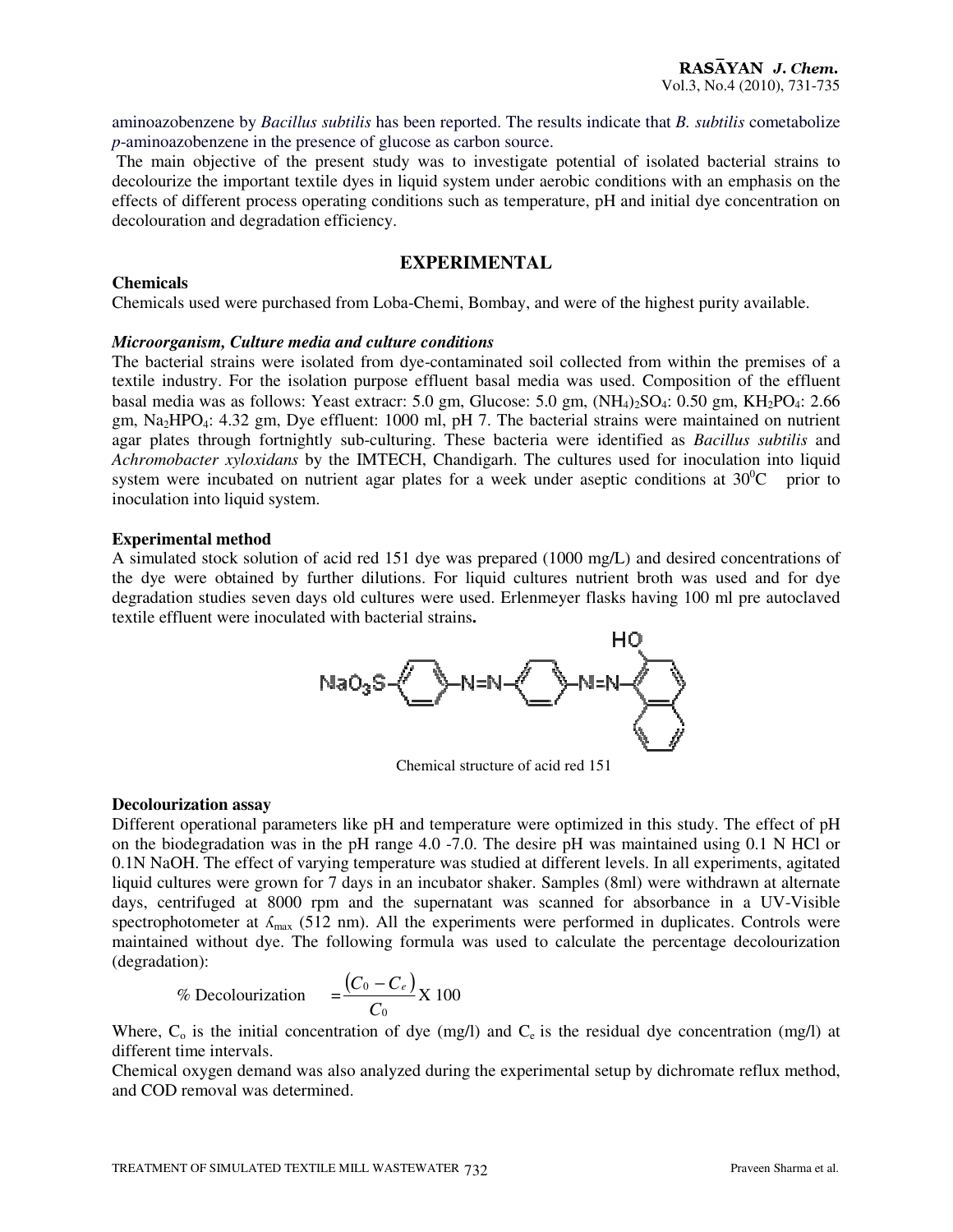#### **RESULTS AND DISCUSSIONS**

#### **Effect of temperature on colour reduction**

To study the effect temperature, experiments were performed at different temperatures, pH was maintained constant (pH  $\overline{5.0}$ ). Temperature was varied from 26 to 36<sup>0</sup>C. The results are presented in the Fig. 1. which indicated that as the temperature increased from 26 to  $36^{\circ}$ C, initially there was an increase in dye degradation rate up to  $32^{\circ}$ C and afterward the colour removal was decreased. Maximum colour reduction was observed in the temperature range of  $32^{\circ}$ C. Maximum decolourization was recorded from day  $3<sup>rd</sup>$  to day  $5<sup>th</sup>$  and thereafter little change in degradation rate was recorded in all cases. The decolourizarion pattern indicated that the degradation was highly temperature dependent. The maximum colour reduction was near about 76%, recorded after the incubation period of five days under shaking conditions.

#### **Effect of pH on colour reduction**

The effect of pH on colour reduction by bacterial consortia was investigated in the range of pH 5.0 to 9.0, and temperature was maintained at  $32^{\circ}$ C. It is evident from Fig. 2. that as pH increases from acidic conditions i.e. pH 5.0 to pH 9.0, the maximum percent decolourization increased upto near about 77%. The pH 7.0 was found to be optimum for decolourization of textile wastewater. The maximum removal of colour was observed at the  $7<sup>th</sup>$  day for all studied pH. In general percent colour removal was increased from 1<sup>st</sup> to 7<sup>th</sup> days. There was no significant change in percentage removal after 5<sup>th</sup> days, thus 5<sup>th</sup> day can be considered as optimum.

#### **Chemical oxygen demand removal study**

During the experimental setup COD removal was investigated at alternate days. Fig.3. illustrate the removal of COD during the experimental conditions. The COD of the samples was determined by standard dichromate reflux method. The initial COD concentration of the textile effluent was very high compared to their permissible limit, for irrigation and horticultural uses as prescribed by the pollution control board. The COD reduction was found to be near about 81% after the incubation period of 7 days under shaking conditions.



Fig.-1: Effect of temperature on colour reduction of dyeing wastewater.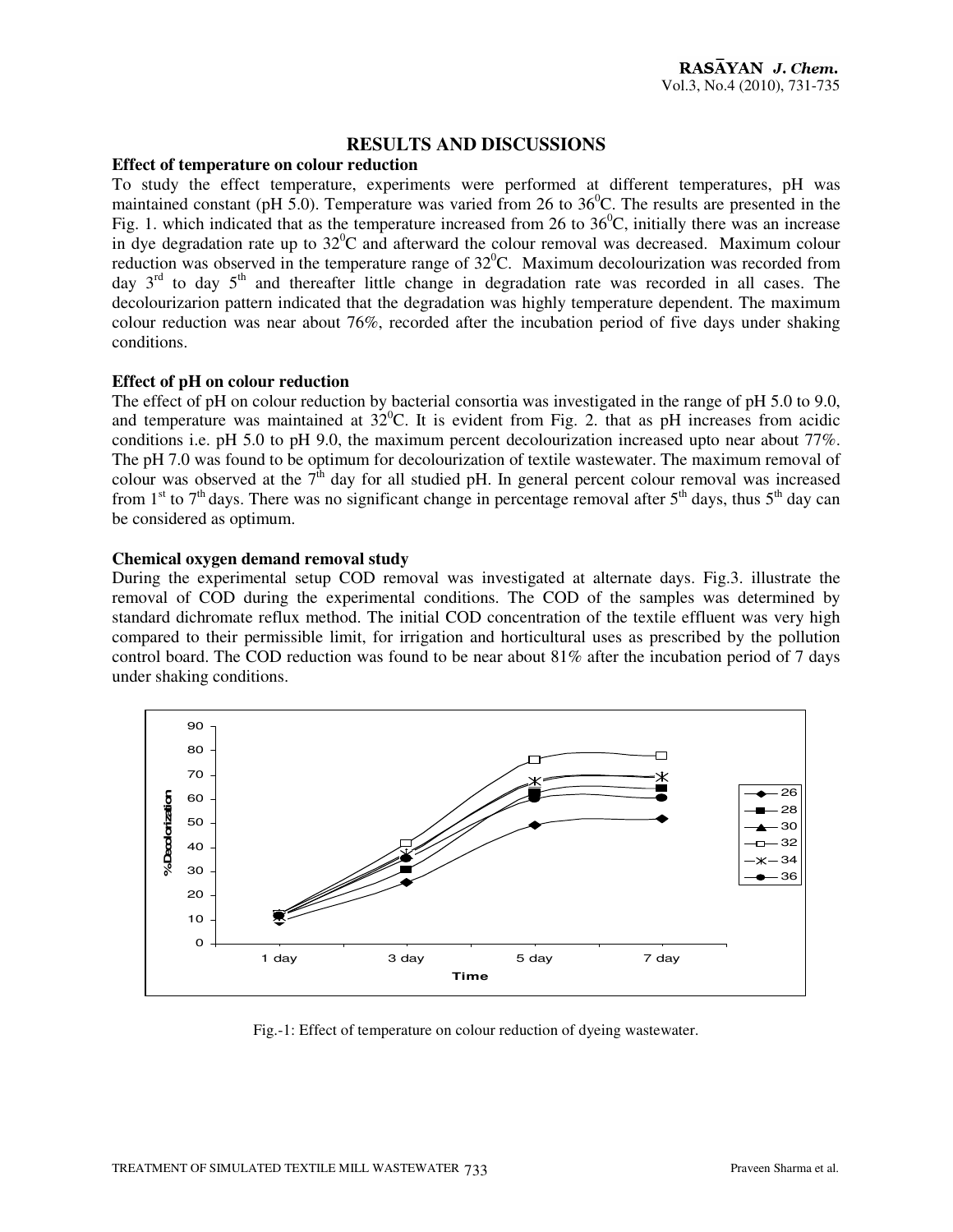

Fig.-2: Effect of pH on colour reduction of dyeing wastewater.



Fig.-3: Removal of chemical oxygen demand (COD) by the bacterial consortia from textile wastewater.

#### **CONCLUSIONS**

The study concluded that pH, initial dye concentration and temperature have a significant influence on dye removal efficiency by bacterial consortium. This shows that these bacteria have enormous potential to degrade the textile dyes and resolve the problem of unnecessary dyes and high COD present in the effluents of textile industries. Further pilot scale studies are required with these strains for actual industrial applications, and detailed study is needed to explore the mechanism involved. Thus any bioprocesses based dye removal system using such type of microorganisms should be designed on the basis of these parameters for successful operations.

### **ACKNOWLEDGEMENT**

The authors are deeply thankful to the University Grants Commission (UGC), New Delhi, India for providing the financial assistance for this research work.

#### **REFERENCES**

- 1. H. Zollinger, *J. Photochem. Photobiol.,* **67(3)**,385(1992).
- 2. K. Selvam, K. Swaminathan, K.S. Chae, *Thelephora Sp. Bioresour.Technol*., **88(2)**, 115(2003).